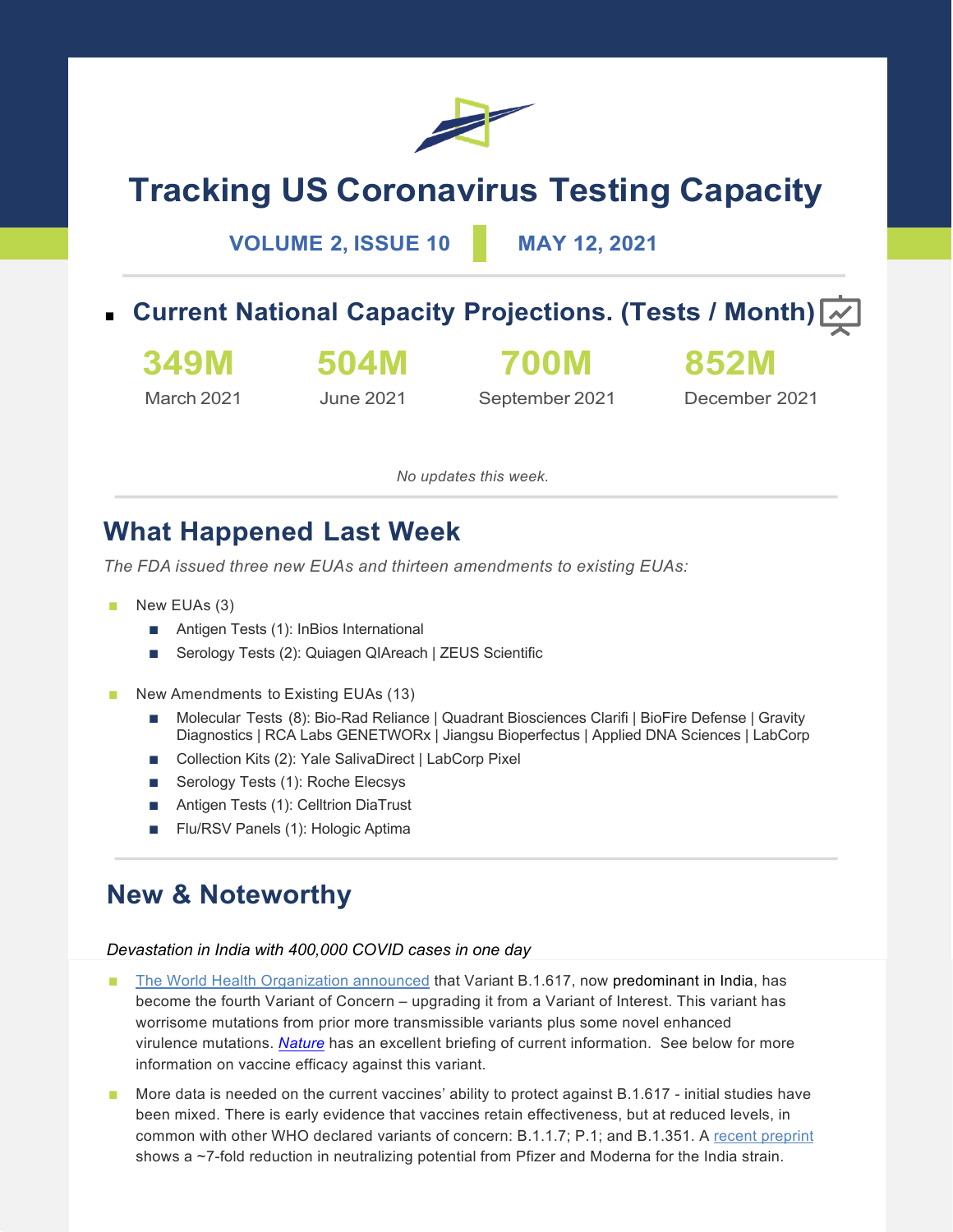#### *The Race to Vaccinate*

The FDA authorized use of the Pfizer vaccine in adolescents  $-12$  to 15-year-olds – with vaccinations expected to begin late this week. Later, a CDC panel recommended use in this age group. This development will be discussed during the FDA's broad review session on the use of COVID-19 vaccines in children on June  $10<sup>th</sup>$ .

#### *Another species pitches in to diagnose COVID*

As described previously, dogs are being used to sniff out COVID in Finland and other European airports. So maybe we should not be surprised by the **Dutch researchers who have taught bees** to diagnose COVID by placing them in harnesses and rewarding them with sugar water when they smell COVID.

#### *The spring semester is winding down with virtual only schools now below 3% – from Burbio:*

- Only 2.8% of K-12 students are in virtual-only schools.
	- % US K-12 students attending "virtual-only" schools = 2.8% (from 3.3% last week)
	- % US K-12 students attending "traditional in-person/every day" schools = 67.9% (from 67.1%)
	- % US K-12 students attending "hybrid" schools = 29.3% (from 29.6%)

## **Food for Thought**

*As we transition to the next stage of the pandemic, experts are focused on testing practices and public health communication*

- The Wall Street Journal compared US and UK testing practices, to learn how their successes and demonstrate the importance of strong testing programs moving forward
- MIT Technology Review tried three currently available OTC at-home tests (Ellume, Lucira, Abbott) with mixed reviews, highlighting the importance of understanding and correctly interpreting results.
- CDC updated guidance to emphasize airborne transmission at close proximity as a major cause of disease spread (vs. surface spread or across wider distances). They also state that the pandemic could be under control by July if the "vast majority of people get vaccinated and continue with precautions against viral transmission."